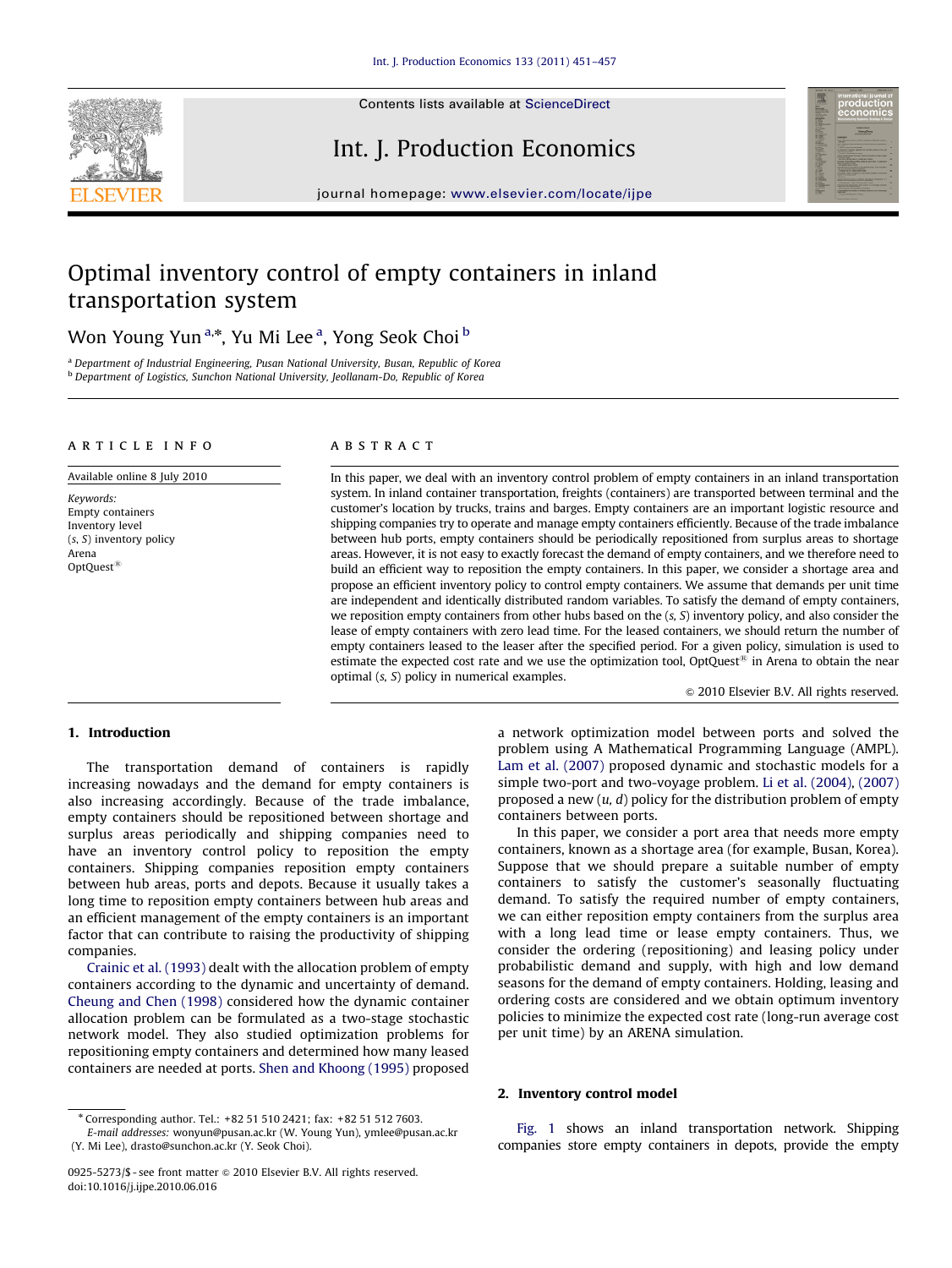<span id="page-1-0"></span>

Fig. 1. Inland transportation network.



Fig. 2. Ordering and leasing policy using the (s, S) ordering policy.

containers for transportation of freights between terminal and customer locations, and sometimes lease empty containers if they need more empty containers immediately. In this paper, we consider a hub area, in which more empty containers are needed because the demand of empty containers is greater than the supply. To solve the imbalance problem, we should periodically reposition empty containers from surplus areas to a shortage area. In this paper, an inventory control problem of empty containers under probabilistic demand is studied under the following assumptions.

Assumptions

- (1) 40 ft dry containers are considered.
- (2) There are two seasons: low and high demand seasons.
- (3) Demand and supply of empty containers per week are independent and identically distributed random variables.
- $(4)$   $(s, S)$  ordering policy is used.
- (5) There is a type of lease with zero lead time.
- (6) The lead time of repositioning is constant.

### Notation

- S<sub>1</sub> order-up-to level at low demand season s<sub>1</sub> order point at low demand season S<sub>2</sub> order-up-to level at high demand season s<sub>2</sub> order point at high demand season
- LT lead time of repositioning
- $D_i$  customer's demand in period i
	-
- $\mathbf{O}_i$  order amount in period *i*<br> $\mathbf{L}_i$  lease amount in period *i*
- $L_i$  lease amount in period *i*<br> $H_i$  stock level in period *i* stock level in period  $i$
- $N_i$  net stock at the beginning in period i
	-
- *I<sub>i</sub>* inventory level during the lead time in period *i*<br>  $V_i$  return amount from customers in period *i*<br>  $C_f$  fixed-ordering cost<br>  $C_o$  ordering cost on each unit<br>  $C_l$  leasing cost on each unit<br>  $C_n$  inventory holding return amount from customers in period  $i$ 
	- fixed-ordering cost
	- ordering cost on each unit
	- leasing cost on each unit
- $C_n$  inventory holding cost on each unit<br>  $TC_i$  total cost in period *i* 
	- total cost in period  $i$